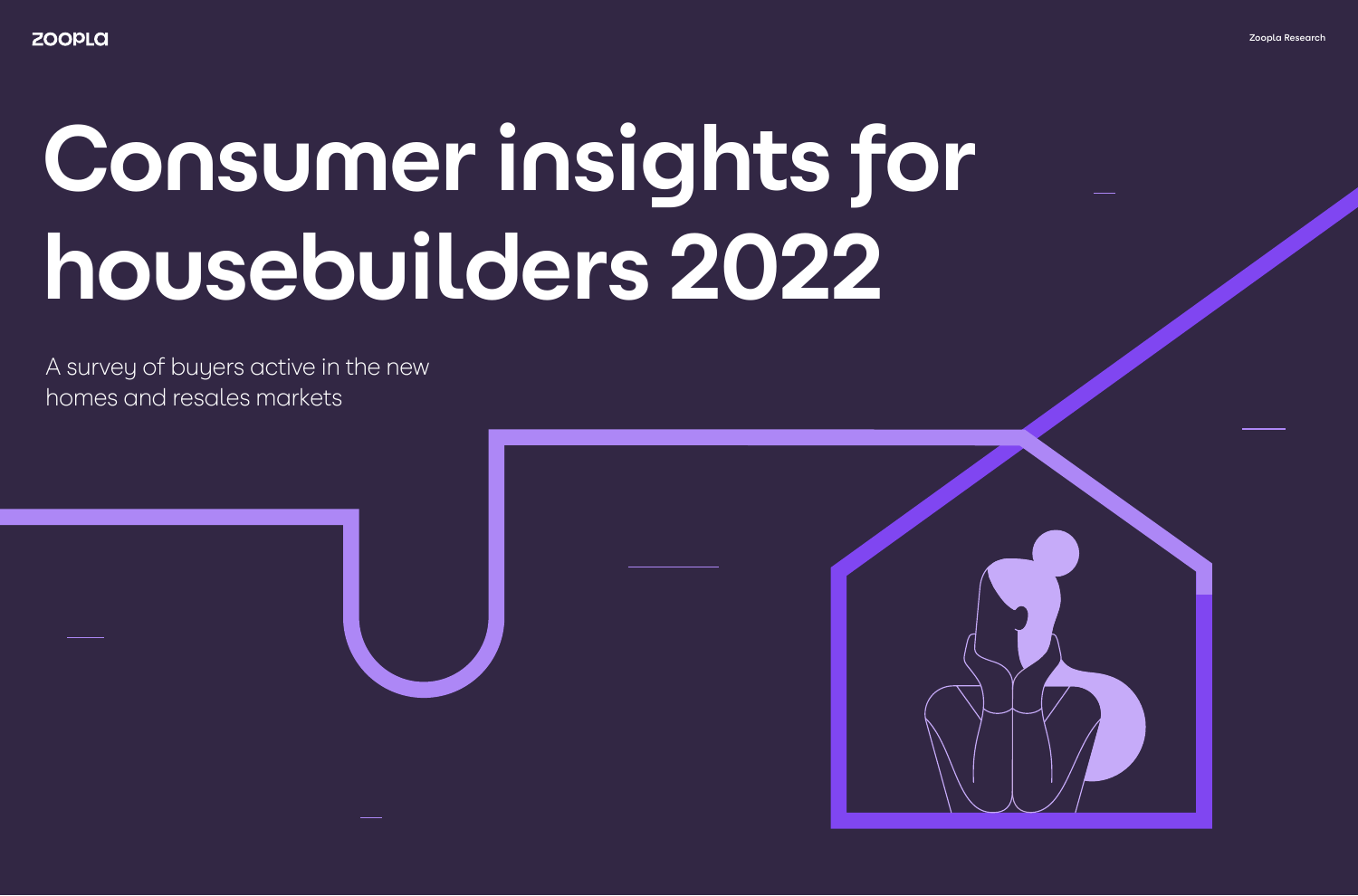

### **New homes**

Respondents who had either bought or intended to buy a new-build property.

### **Resale**

Respondents who had either bought or intended to buy a second-hand property.

### **Buyers**

Respondents who had bought a new home or resale property in the 18 months leading up to April 2022.

### **Intenders**

Respondents who were planning to buy within the next 18 months.

## **Our new survey covers...**

**How do buyers fund purchases? What types of** homes and amenities do they look for? And how long does the buying process take?

Two years after entering the first national lockdown, we find a housing market that has outperformed expectations in terms of transactions and house price growth. Initially, strong sales and buyer demand could be explained by the 'space race', considerations around work-life balance, and government intervention. But are the same factors still driving market activity?

**• How do buyers feel about energy efficiency? What** do they know about it and how do they understand

- **Pre-family households:** 18 to 34-year-olds without children.
- **Families:** Over 18s with children.
- **Couples and single occupiers:** Households aged between 34-55 without children.
- **Older households:** Over 55s without children or whose children no longer live at home.

Our survey of 2,615 people captures the views of those who have either bought a home in the last 18 months or intend to buy one over the next 18 months. The survey looks in detail at the whole housing market, then focuses specifically on new home buyers and what these insights may mean for housebuilders in 2022 and beyond.

What motivates different groups when it comes to

- - buying a home?
	- its role in new home construction?

**We examine three main areas**

**Our respondents are grouped into four main household categories**

### **Introduction**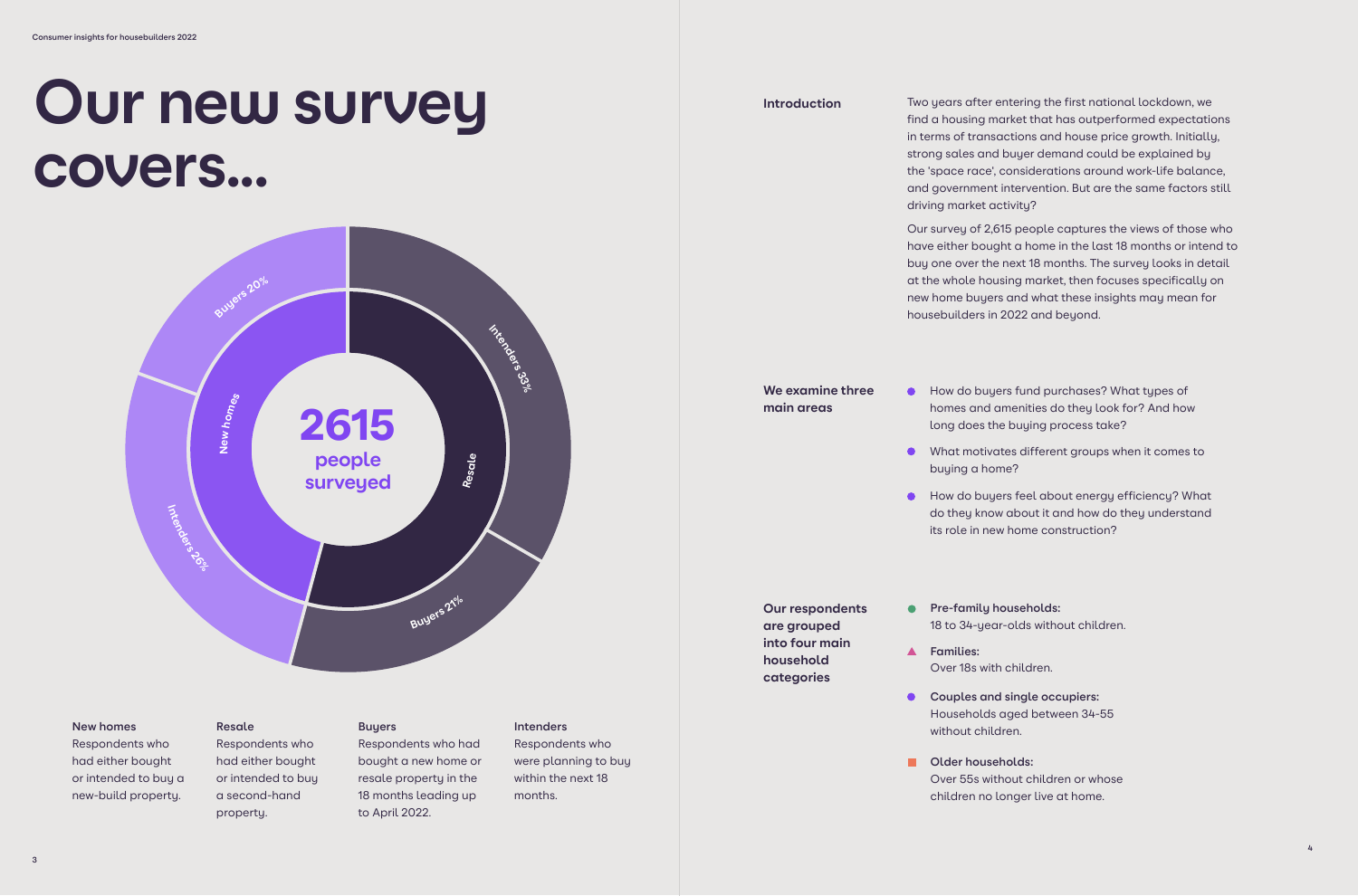# **What buyers want...**

?

Pent-up demand to move following the reopening of the housing market has seen a wide range of buyers enter the fray. While families and older households have been able to leverage the gains from strong house price growth, younger buyers have not had the same advantages. But buyer schemes, such as Help to Buy and affordable homeownership have somewhat bridged the affordability gap for this audience – with 39% of new home buyers aged between 24 and 34 using Help to Buy and a further 17% using other homebuyer initiatives.

The 'reassessment of the home' and the desire for space was a clear theme for both resale and new home respondents. Over half of those surveyed had bought or were looking to buy a detached or semi-detached house. The extra living space provided by larger homes was also important to buyers, with some 70% of respondents looking for 3+ bed properties.

Recent buyers were receptive to simplifying the buying process and using technology to do so. Just over 85% of buyers thought an online portal that tracked the buying process end-to-end would be something they'd like to see.

### **Key takeaways**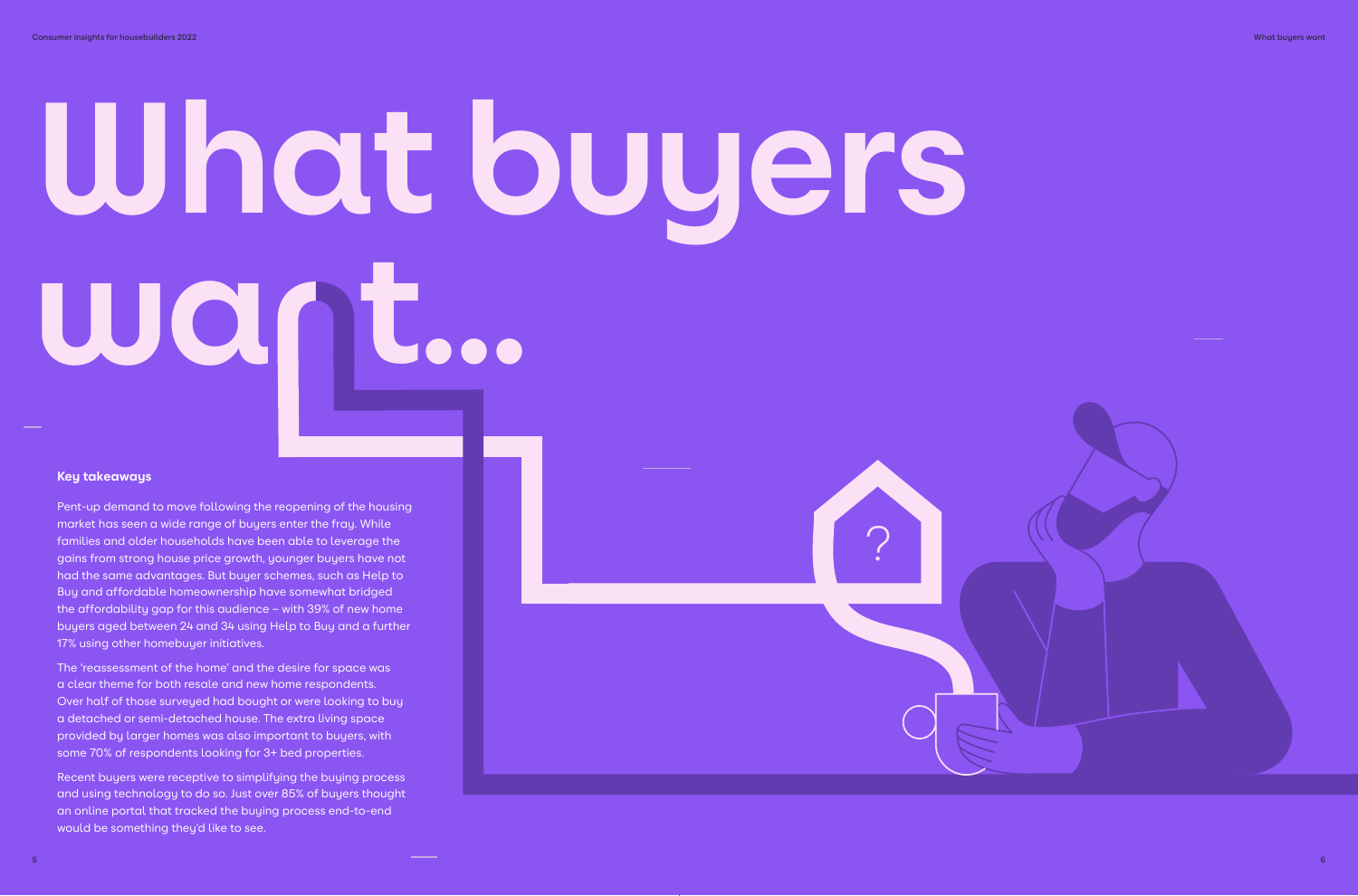**For existing homeowners, strong house price growth over the last 18 months has increased the equity they hold in their home – and nearly a third of all buyers capitalised on these equity gains to facilitate a move.**

**buyers**

**30%** of all

**Buyer deposits** British households were able to build up savings during lockdown, given the limited opportunities to spend, according to the Office for National Statistics (ONS). This boost to their finances, coupled with a reassessment of the home during multiple lockdowns, prompted would-be buyers to act on their desire to move once the housing market re-opened in May 2020.

> For existing homeowners, strong house price growth over the last 18 months has increased the equity they hold in their home – and nearly a third of all buyers (29% new build and 30% resale) capitalised on these equity gains in order to move.

The importance of the government's Help to Buy equity loan scheme for new home buyers is also evident, with 1 in 5 new home transactions supported by the scheme. This rises to 39% for new home buyers aged 24 to 34. In addition, some 17% of new home buyers used alternative initiatives, such as a Lifetime ISA, the mortgage guarantee scheme or affordable homeownership schemes. This highlights the level of support that first-time buyers need in order to get on the housing ladder. Our data also reveals that more cash buyers chose resale properties than new homes – with 14% of buyers and intenders in the resale market buying without a mortgage, compared to 6% in the new homes space.

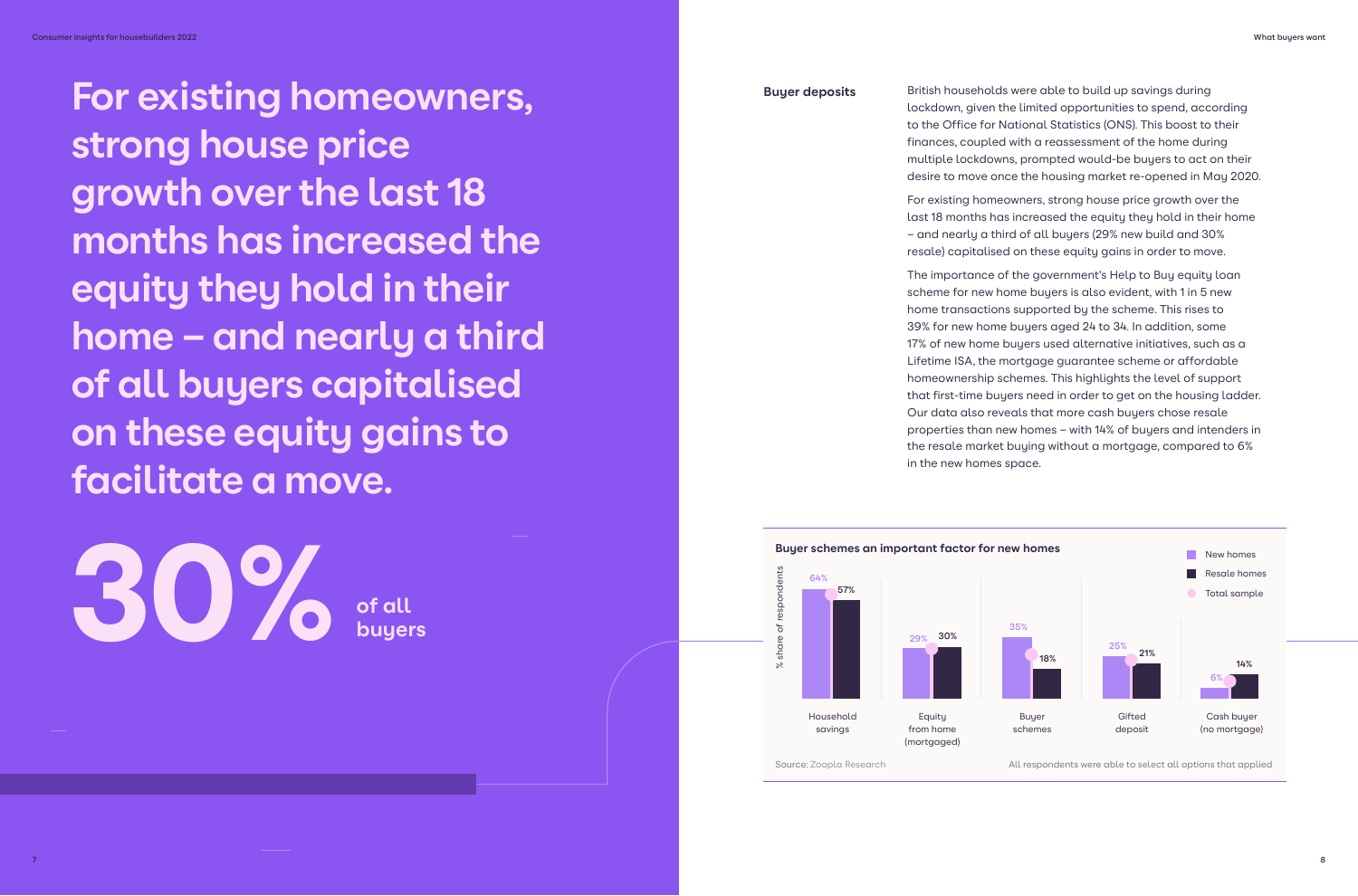### **Property type**

### **Size of home**

Our survey shows there was broad consensus across buyer groups on the size of the properties they bought or intended to buy. Semidetached and detached houses were the most sought-after homes among buyers, with over half of new build and resale respondents saying they had moved or would move to this type of property.

Almost 1 in 5 new build buyers/intenders were open to the idea of living in a new-build apartment. Regionally, this figure rises to 1 in 4 buyers/ intenders in the South East and London, indicating that a combination of affordability constraints and stock availability plays a greater part in their decision. (Note that approximately 85% of newly-built homes in London are apartments.)

Almost half of all respondents (across all buyer types) said they were looking to buy, or had already bought, a 3-bed home. This echoes the buyer preference for detached and semi-detached houses outlined above.

When it comes to buying a new home versus a resale property, there is a more significant skew in preference towards larger, 4+ bed homes (28% vs 20%). This also suggests a preference for larger spaces that can be used in multiple ways – as home offices, storage spaces or recreation rooms, for example.

### **Demand for larger houses as buyer consideration for space continues**



### **Private garden space or yard a priority for 80% of all buyers**

Source: Zoopla Research







**Outdoor space** Following the pandemic, outdoor space was often cited as an important feature for those wanting to move. Some 84% of survey respondents said they wanted a garden. Indeed, this has been a long-term requirement for buyers since before the pandemic – with 'gardens' and 'garages' remaining the top 2 keyword searches on Zoopla among new home and resale buyers over the last 3 years.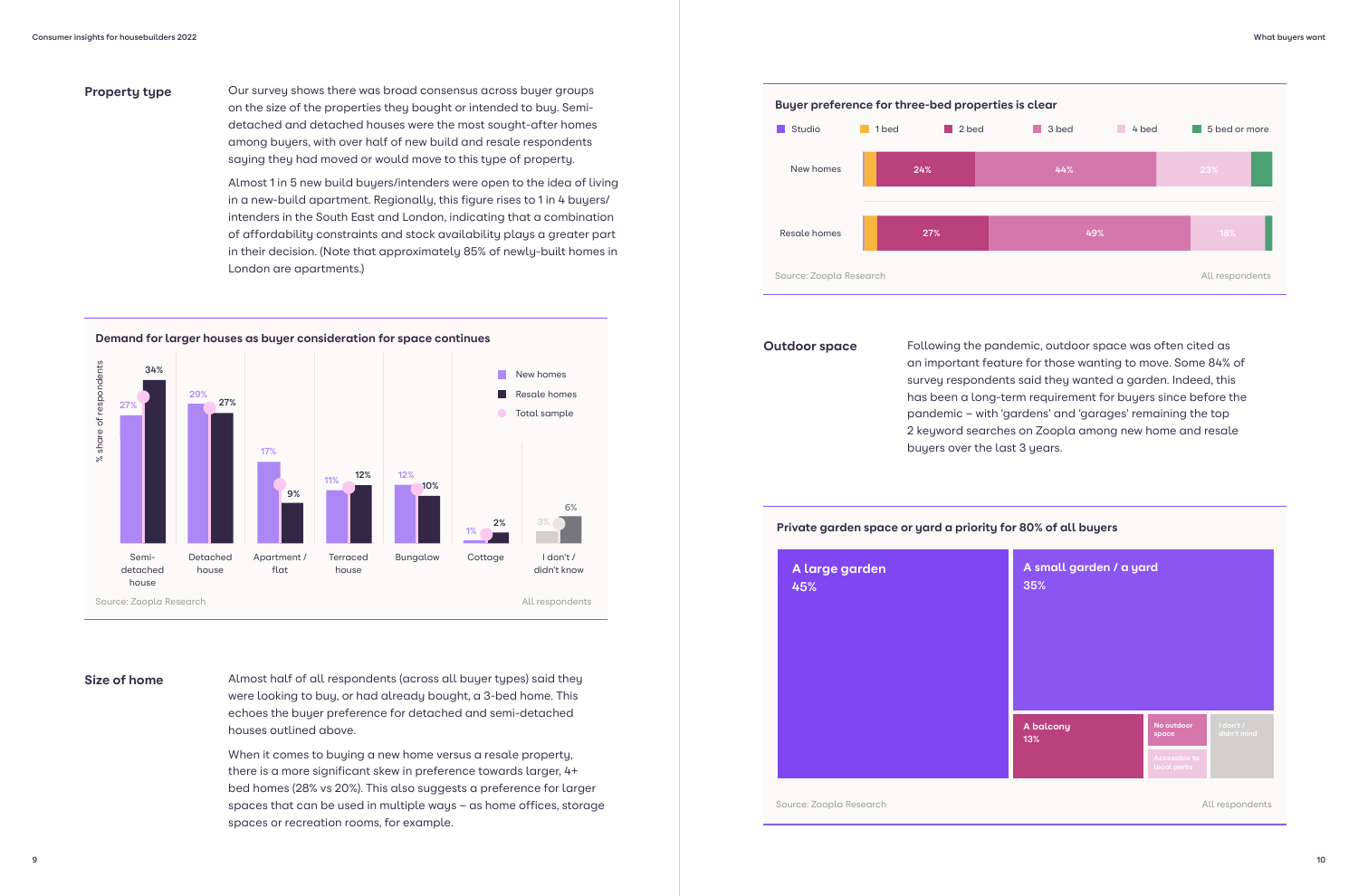

### **Parking**

### **Location, location, location**

The space to keep a vehicle is a key issue that impacts entire neighbourhoods, as well as individual households. Some 94% of all respondents said they wanted some form of parking at their new home, with off-road parking – either a garage or a driveway – a preference for the majority. For new home buyers, more than 40% said they preferred a garage or a double garage rather than a driveway – which suggests the opportunity to repurpose such spaces for home working or leisure became more of a focus during the pandemic.

The charts overleaf show where our respondents moved from or were/are based, as well as where they moved to or were/are planning to relocate. With the exception of London, most markets are fairly evenly distributed across most areas reinforcing the nationwide reassessment of the home across all housing markets.

A more distinct pattern emerges when we look at the areas people move to, with a clear preference for smaller cities and the suburbs among buyers. The data also signals demand for homes in more rural locations in the South East, the South West and Scotland, where the increased opportunity to work further afield has prompted buyers to address their work/life balance and move to quieter locations.

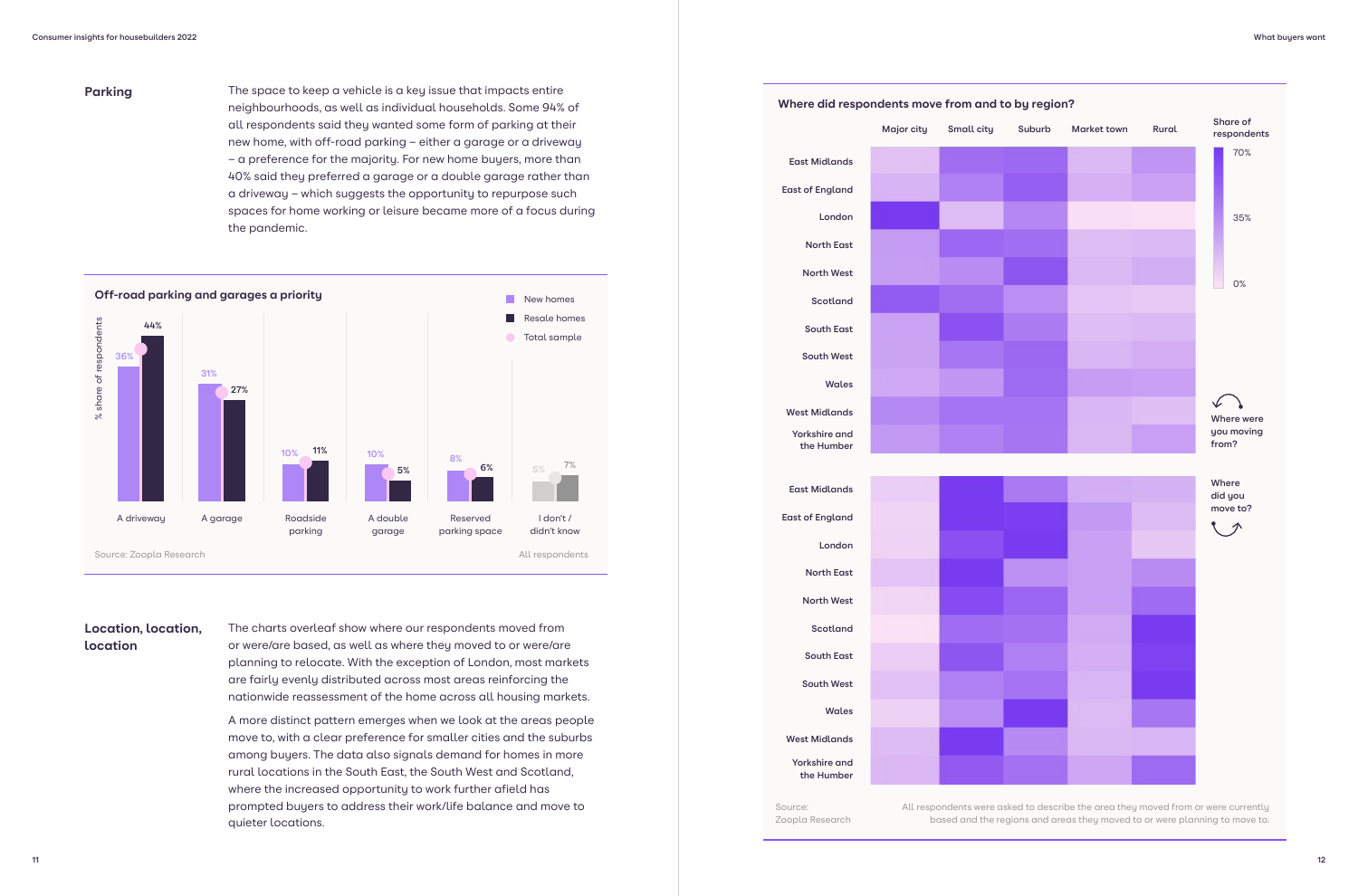### **The buying process – search to completion**

Buying a home can often be a lengthy and complicated process. We asked those who had purchased a home in the last 18 months to estimate the time it took from search to exchange in days. New home buyers, on average, completed within four months (125 days) of their initial search, with resale buyers taking almost three months longer (223 days in total). This indicates that buyer chains have an impact on the buying process at the search and exchange stages in the resales market. The data also reflects the congestion around achieving completion during the pandemic.

The purchase process varies by buyer group, with older households – who are perhaps more selective with their requirements – taking some 240 days from initial search to exchange. In contrast, families take just 160 days. For the prefamily audience, where affordability is a more significant concern, buyers typically take 203 days from search to exchange.

Our survey also shows a clear correlation between buyers' overall satisfaction with the purchase process and the speed of the transaction once an offer has been accepted. Buyers who had a 'very good' or 'good' experience typically saw the process between offer accepted and exchange take less than half the time compared to those who had a 'poor' experience (65 versus 138 days).



The importance of communication throughout the buying process cannot be underestimated, with 30% of buyers rating their experience 'just ok' or 'poor'. Our survey shows that most buyers in the new homes and resale markets used a combination of email and phone calls to manage the buying process across multiple stakeholders (including lenders, conveyancers, surveyors and agents/developers). Over 85% of buyers were receptive to streamlining this process by using technology – such as an online portal that tracked and monitored the progress of their purchase end-to-end.

The headline findings shared in this chapter illustrate how, by understanding buyer preference and the differences between resale and new-build properties, housebuilders can better target audiences – and potentially tempt resale buyers to

consider new homes.

The next section of this report digs deeper into individual buyer groups to understand the motives and triggers around buying. It also examines how these factors vary in relation to new-build and resale properties.

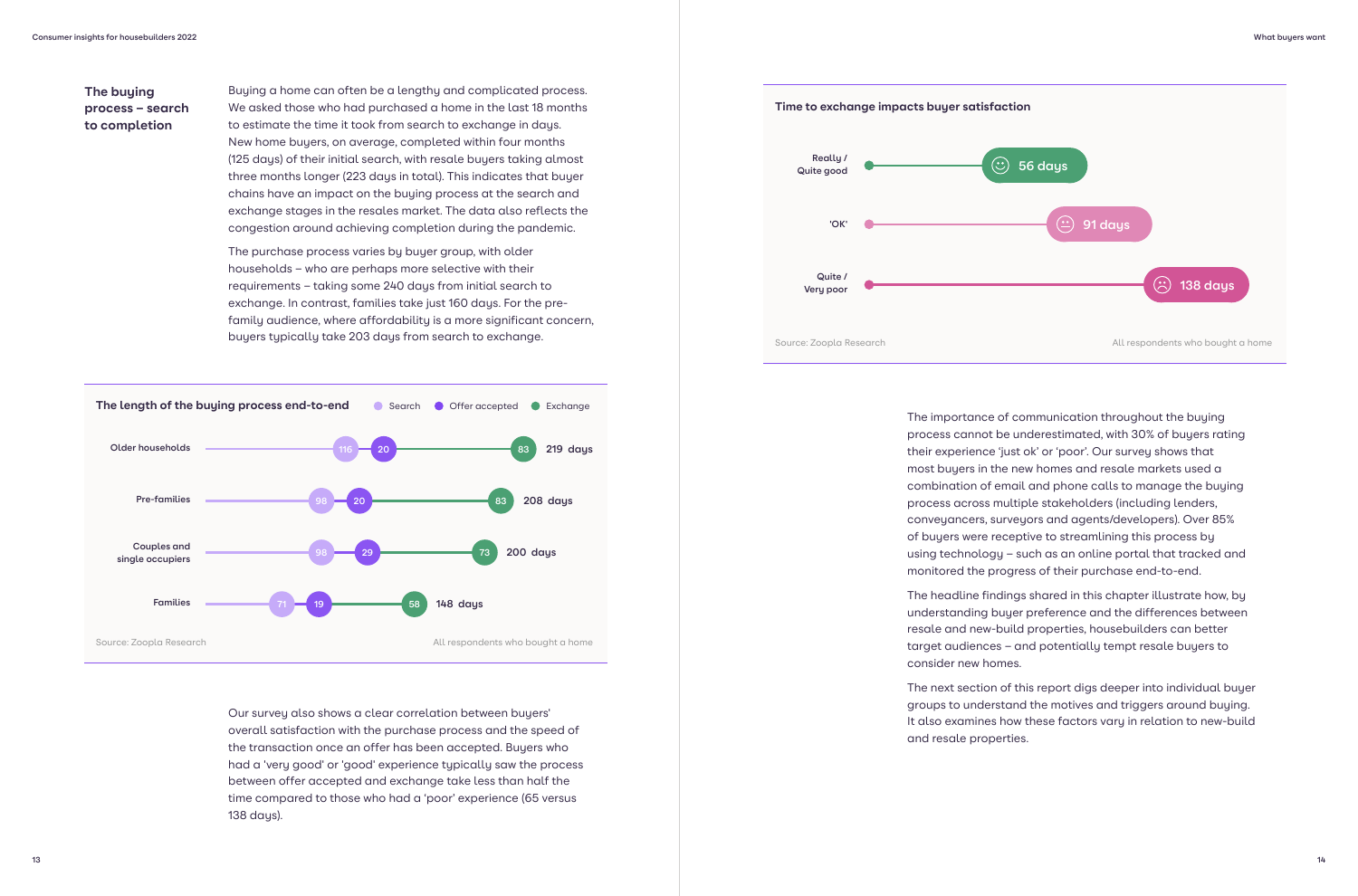# **Trends by buyer group**



With the end of Help to Buy and the impact of the cost of living crisis on personal finances, understanding – and finding – new audiences will be increasingly important for housebuilders in 2022 and beyond.

This next section aims to create a portrait of the three main homebuyer groups of pre-family households, families and older buyers. It specifically looks to understand their wants and needs when buying a newbuild property.

Up to now, we have referred to a fourth buyer group – couples and single occupiers aged 35-55. Though an important and growing cohort, they cover a wide range of buyers with no single motive to buy. As such, we have excluded them from the next section of our report. (You can request access to the data on this group using the contact details at the end of the document.)

**Older households**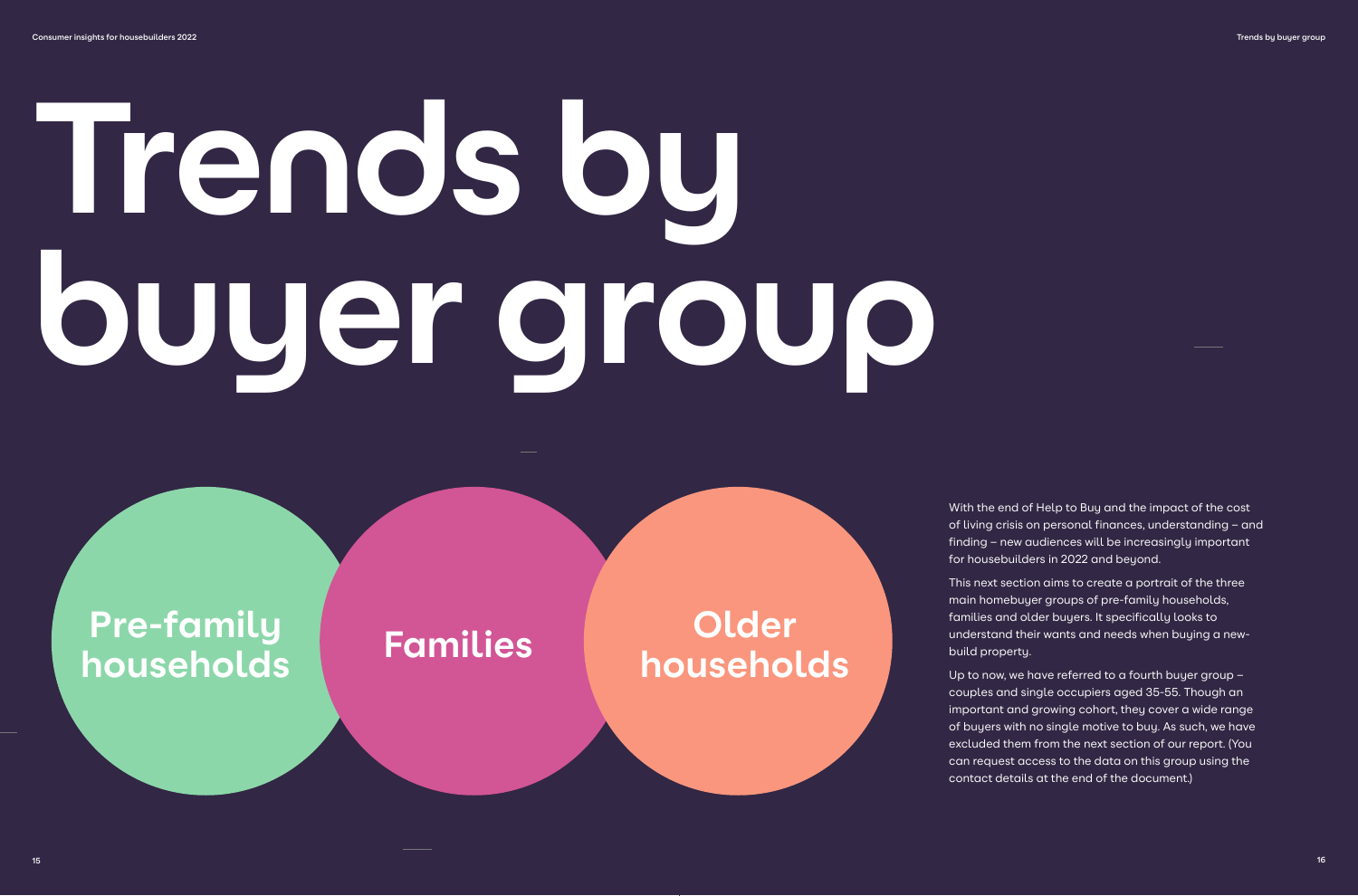### **STEP** 63% **of pre-family households surveyed would consider buying a new-build property**

### Pre-family households

**Younger singles or couples aged 18-34 without children.**

Over half of pre-family buyers come from the private rented sector or were living with family/ friends (29% and 26% respectively).

### **Key takeaways**

While 76% of pre-family households use personal savings to buy their homes, they often boost their deposit with help from the 'bank of mum and dad' (25%) and home-buying schemes (31%).

Location is an important factor for this buyer group, as they look for more affordable properties on the outskirts of town – typically a 2 or 3-bed semi-detached house.

**Tenure before buying**

**Top three routes to building a deposit**

Recent government strategy has focused on getting 'generation rent' into homeownership. Pre-family households and younger families with children have been the primary beneficiaries of policies such as Help to Buy and affordable homeownership (shared ownership and the recent first-home initiative). Indeed, our analysis shows that over half of pre-family buyers come from the private rented sector or were living with family/friends – perhaps a trend that intensified over the pandemic, as renters moved back home to be closer to family or cut costs.

Unlike other older buyer groups who have benefitted from house price growth over the pandemic, only 45% of pre-family respondents were already on the housing ladder. This means prefamily households have looked to different sources to bolster their savings, with the 'bank of mum and dad' (25%) or home-buying schemes (31%) proving an important factor in homeownership.



Source: Zoopla Research All pre-family respondents

45%

Source: Zoopla Research

**Household savings**



Source: Zoopla Research All pre-family respondents

76%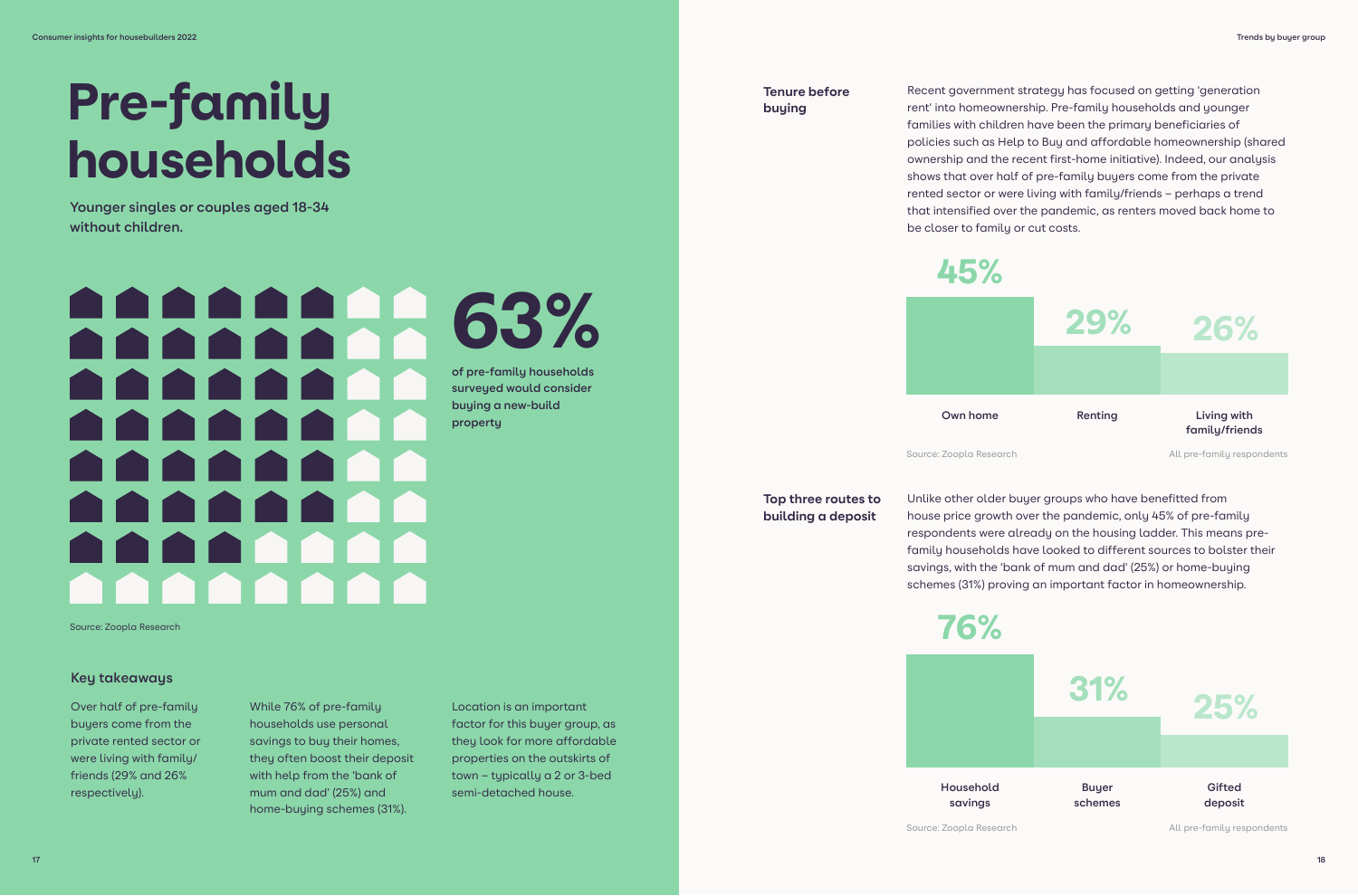**Household make-up**

### **Where are buyers moving from/to?**

While over half of pre-family households were couples, 27% of this buyer group looked to partner with another family member or friend to pool their resources and buy together.

Housebuilders could look towards the build to rent (BTR) sector where shared living is more common. BTR developers have targeted sharers specifically by building two-bed/two-ensuite apartments to help them live more independently under one roof.

With affordability and the desire to move into a three-bed home playing a key role in buyer decisions, pre-family households may be compromising on location. Our data shows a clear trend for new home and resale buyers moving from cities to more affordable suburbs and smaller neighbouring towns.

### **Property type and bed count**

Our survey shows that three-bed houses were the most popular property type among pre-family households. Some 73% of newbuild buyers and 80% of resale buyers said they were looking for a home that they could grow into or would provide the space for a home office or leisure facility.

In pricier markets across the South East and London, this preference shifts to new-build one- and two-bed apartments – and almost one in five pre-family respondents favoured flats.



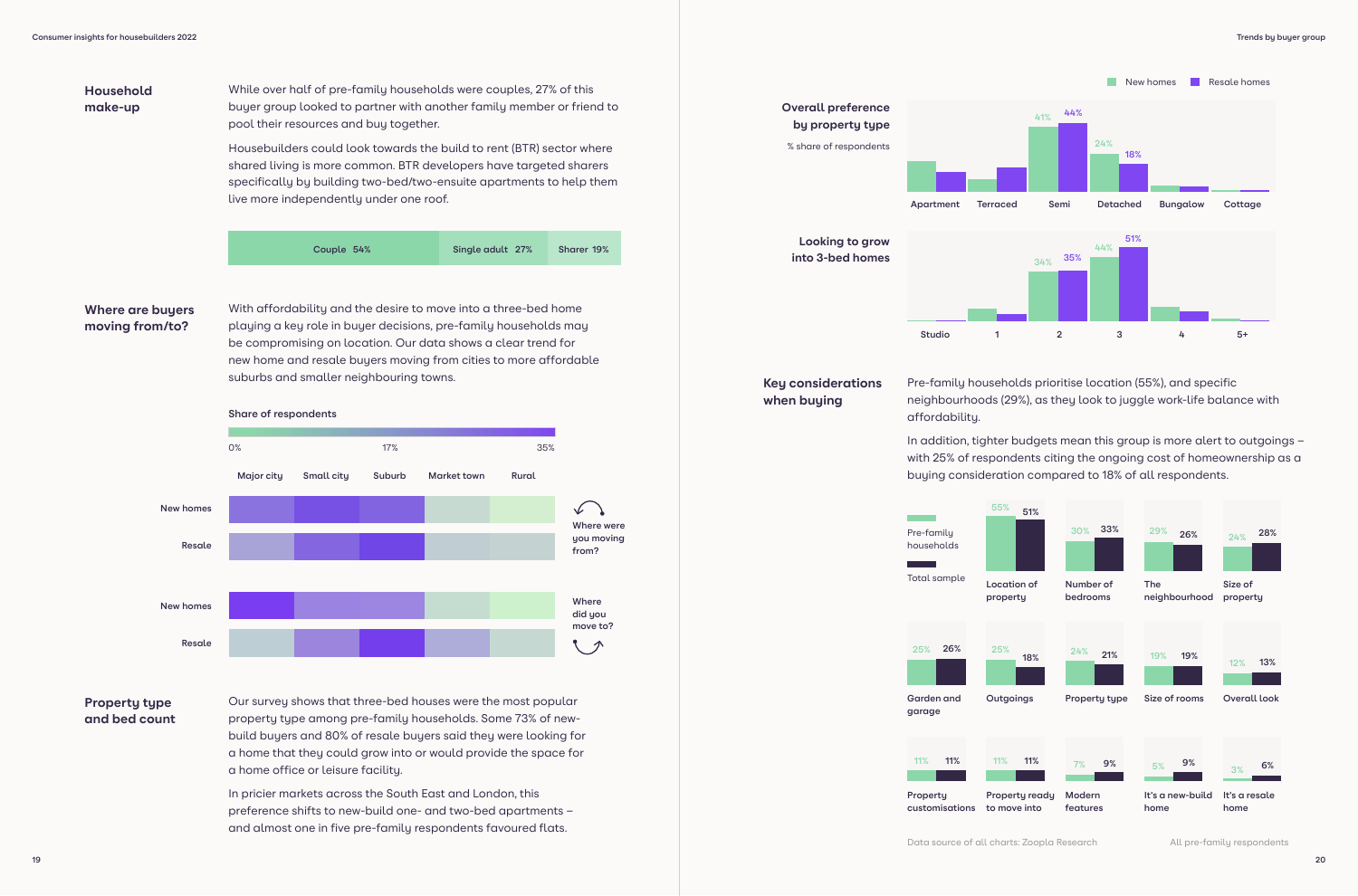### **Resale** 73% **THEFT** n T **of families surveyed**  T T T T **would consider buying a new-build property THE**  $\blacksquare$

# **Families**

**Households aged over 18 with children living at home.**

Most families were already existing homeowners (75%), with the remaining quarter of respondents either renting or living with family/friends.

### **Key takeaways**

The need to incorporate professional and family space was reflected in both the type of property and the bed-count families were looking for. Almost 60% of respondents favoured semi-detached and detached houses, and just over 80% were looking for homes with three or more bedrooms.

Just over a third of family respondents prioritised specific neighbourhoods to fit their lifestyle requirements, such as education and proximity to work. **Tenure before buying**

**Top three routes to building a deposit**

Most families were already existing homeowners (75%) before planning their next move. The remaining quarter of respondents were either renting or living with family/friends.

For those who already owned their home, the pandemic provided time to reflect on what they really wanted from it. This re-consideration of the home, plus the potential savings from stamp duty holidays in England and Wales, encouraged more buyers to make the move to a new property that fulfilled their needs.

While 59% of households used personal savings to fund their deposit, 38% were able to leverage house price gains in order to move.

31% of families used or were planning to use buying schemes – such as Help to Buy and affordable homeownership – to aid their move. This is broadly in line with the share of households moving from the private rented sector and those who were living with family/friends.



**Household savings**





59%

Source: Zoopla Research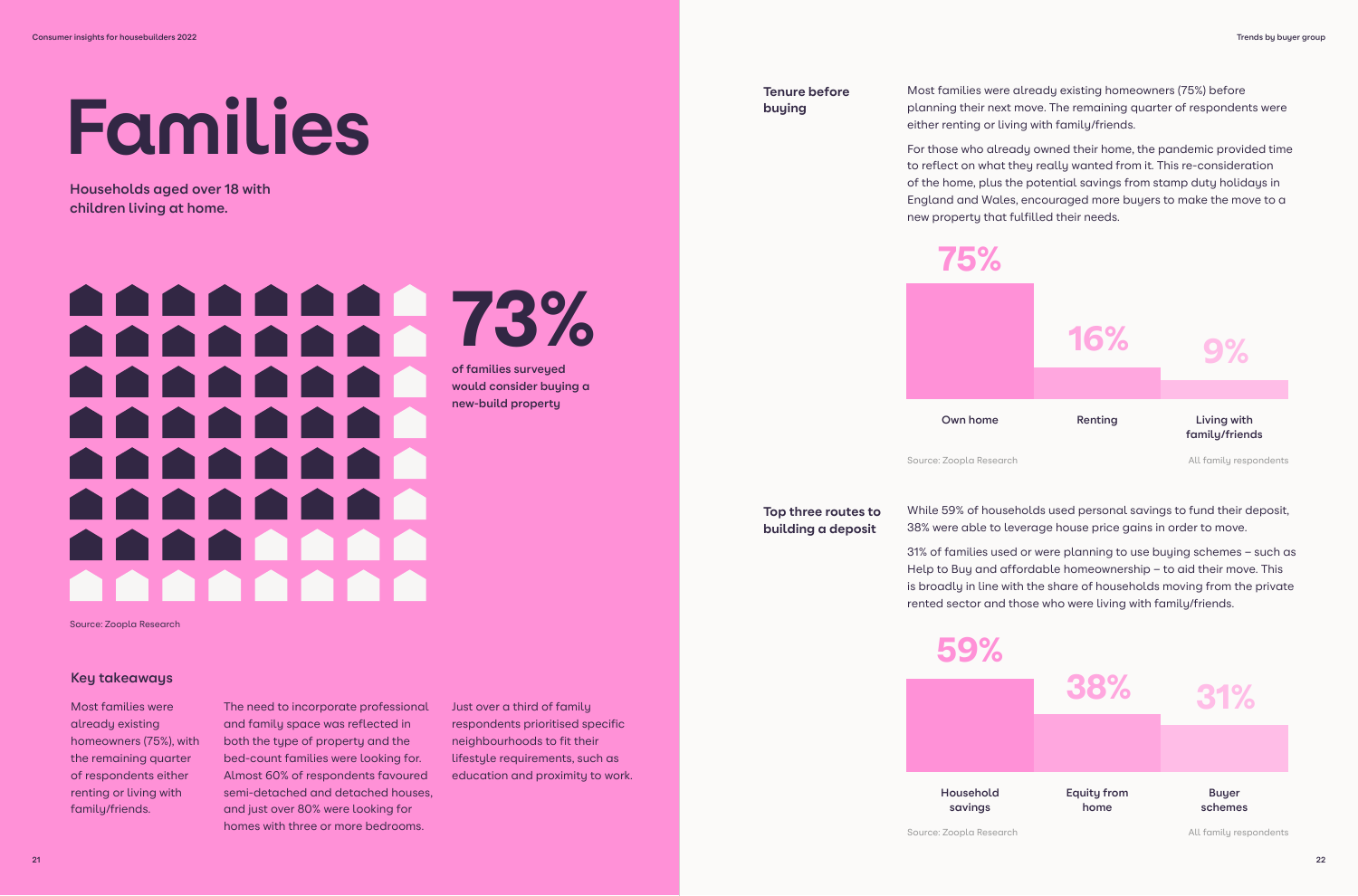**Household make-up**

### **Where are buyers moving from/to?**

The family buyer group accounts for just over half of all survey respondents at 53%. Families aged over 35 make up 72% of our sample. This signals a broader trend in slower household formation rates in younger families, as affordability constraints are often more of a challenge for those under 35.

The family buyer group is dominated by couples (85%), with just over a fifth of respondents (18%) identifying as single parents. Just over 1% are sharers.

With families perhaps more tied to their surroundings due to school and work commitments, we see the areas families moved to and from broadly mirror each other compared to the other buyer groups.

Urban markets and the surrounding suburbs offering space for families to grow are a priority, with a third of families considering new-build homes looking to move to the suburbs.

### **Property type and bed count**

When a young family first buys a home, their needs are often centred around raising children. Unsurprisingly, as families grow over time, their requirement for space changes. Our survey shows that while three-bed properties were a priority for almost 50% of families, there was an apparent demand for larger new-build homes with four or more bedrooms too.

The need for space is also reflected in the property type buyers were looking for, with almost 60% of all families favouring semi-detached and detached houses.



**Couple 85% Single adult 14% Sharer 1%**

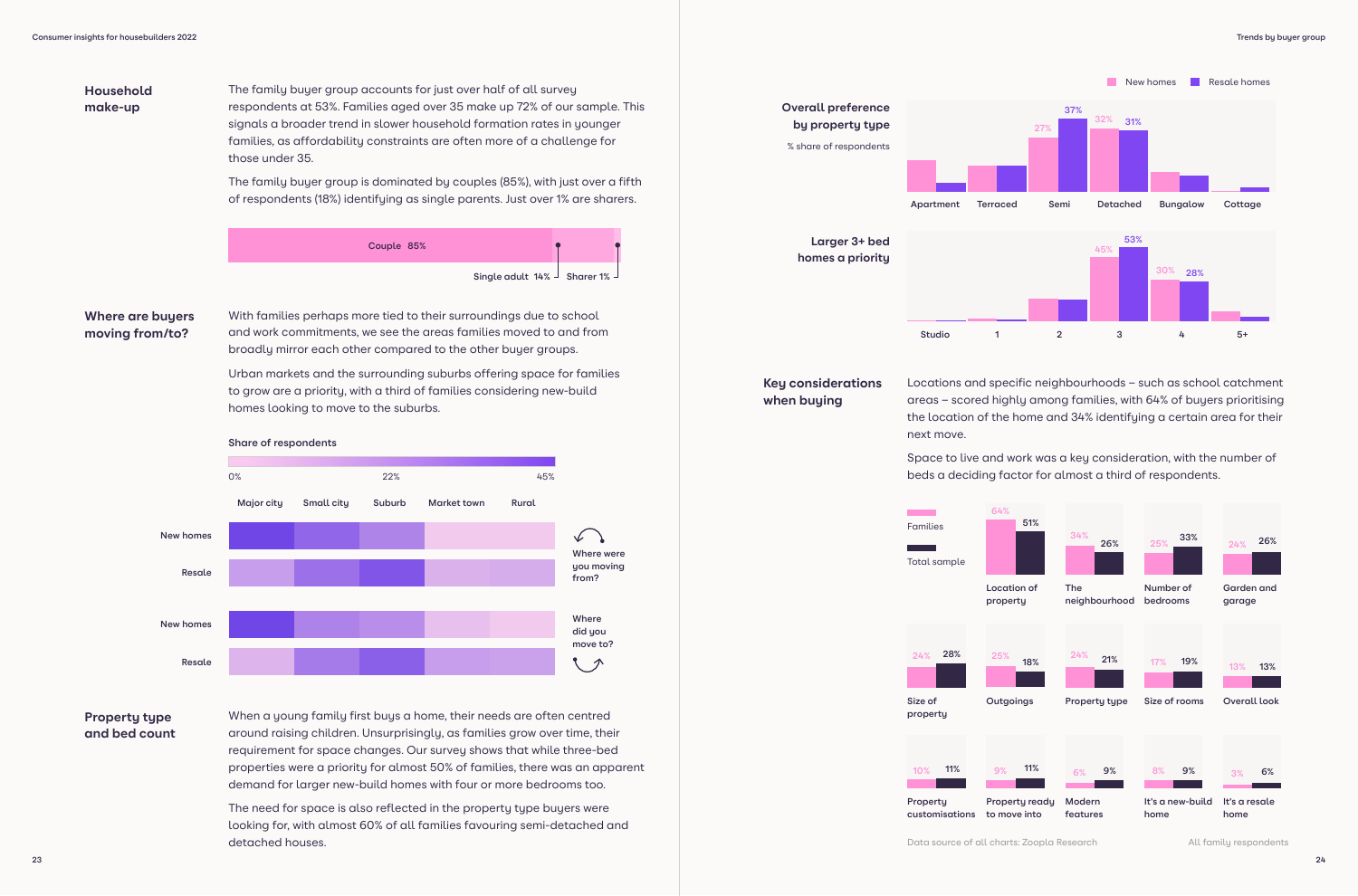Just under 90% of older households said they owned their previous property – almost double the share of pre-family respondents.

### **Key takeaways**

### **Older** households

Many of these buyers may have lived in their homes for more than 20 years and will have benefited from rising house prices. Some 27% of older households were cash buyers, with an additional 15% using equity from their homes to facilitate a move.

Indoor and outdoor space was a priority for this buyer group, with just under half of respondents looking for a 3-bed property, and a third of buyers citing gardens and/or garages as a key feature.

**Households aged over 55 with no children living at home.**

### $\blacksquare$  $\bullet$  $\blacksquare$ **TAN** 63% **ANTAR of older households surveyed would consider buying a new-build property**  $\blacksquare$ n T a sa

**Tenure before buying**

**Top three routes to building a deposit**

Some 88% of older households owned their home, and 67% didn't have a mortgage.

This audience has benefitted from increased demand for larger family homes over the pandemic. In turn, they have taken the opportunity to plan how and where they want to live as they move into retirement.

Older households have benefitted from rising house prices over the last 20 years. Almost a third of households were able to buy without a mortgage and 15% have used equity from their current home to fund their purchase. Older households that used personal savings to buy accounted for just 31% of respondents – almost half that of families.



88%

**Household savings**



Source: Zoopla Research **All older household respondents** 

Source: Zoopla Research All older household respondents

Source: Zoopla Research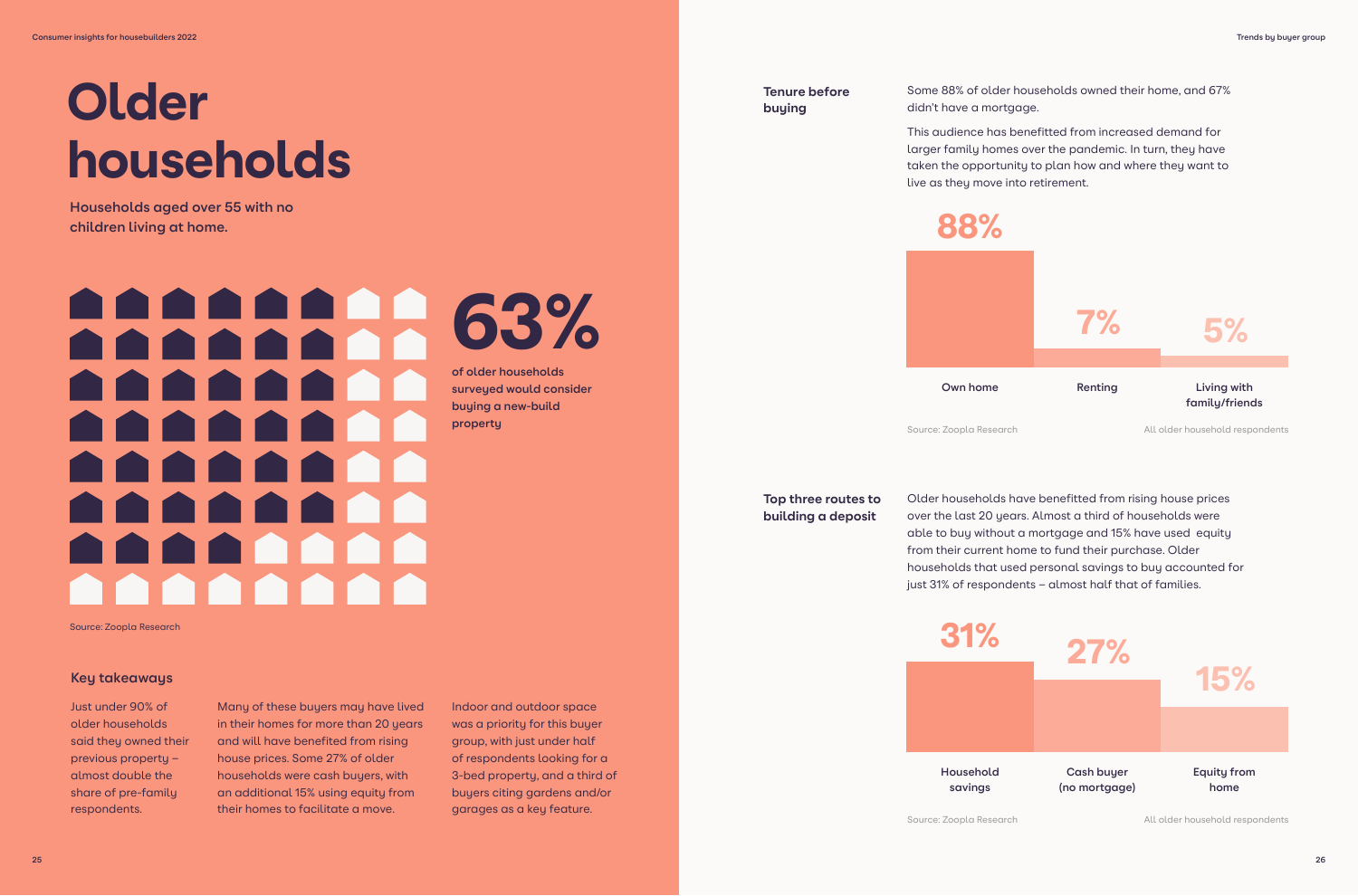**Household make-up**

### **Where are buyers moving from/to?**

Understandably, we see an increase in the number of single adults in this group, as separation or the death of a partner becomes more common in older households. However, this doesn't necessarily translate into demand for one-bed or studio homes. As highlighted in the chart below, less than 5% of older households are considering a smaller property.

Older households are perhaps looking to move more for lifestyle reasons and have the financial freedom to be more prescriptive in what they want from their next home.

There is clear evidence that this audience favours moving to more rural and suburban locations in the resale market. That said, just over half of new home buyers either bought or are considering a new-build property in cities and towns.

### **Property type and bed count**

Space is a crucial consideration for this audience, with just under 65% of buyers favouring a home with three or more bedrooms. Though bungalows account for just 2% of housebuilder completions annually (source: NHBC), a third of older buyers showed interest in purchasing a new-build bungalow.

Housebuilders are unlikely to reconcile buyer demand for bungalows, as planning departments prioritise higher-density sites to meet delivery targets. But there could be some opportunity to tempt older households who are interested in living on a single level into urban apartments.



### **Share of respondents**





Data source of all charts: Zoopla Research All older household respondents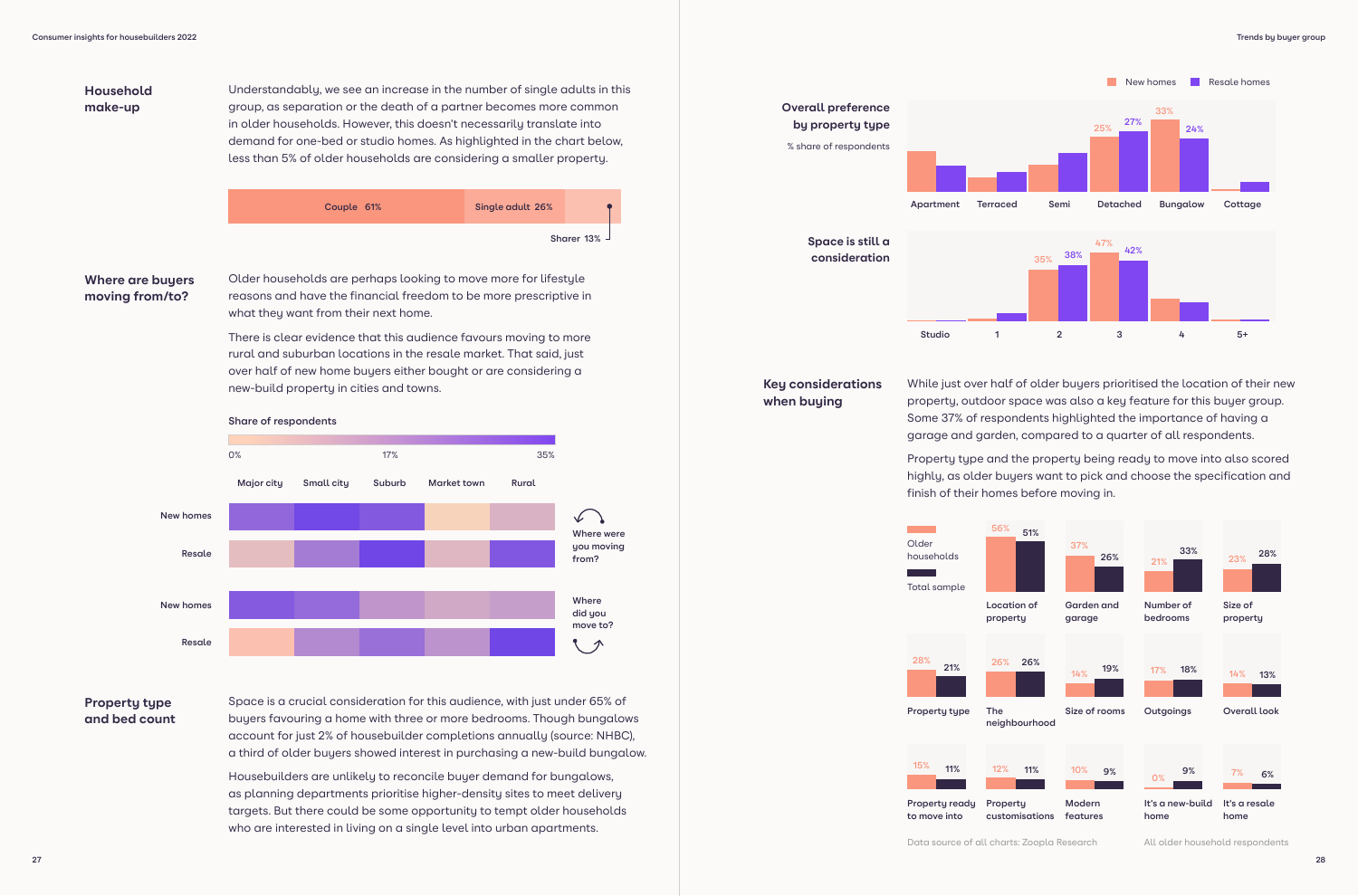# **Energy opportunities**

Nearly 70% of new build respondents said energy efficiency was an 'extremely' or 'very' important factor in their decision to buy a new home. That compares to 41% of resale respondents.

For buyers who moved into a new home in the 18 months to March 2022, 70% reported their new home was more energyefficient than their previous property.

While more than two-thirds of respondents thought that new homes were more efficient than resale properties, they typically underestimated the potential cost savings of moving to a high-rated EPC home.



### **Key takeaways**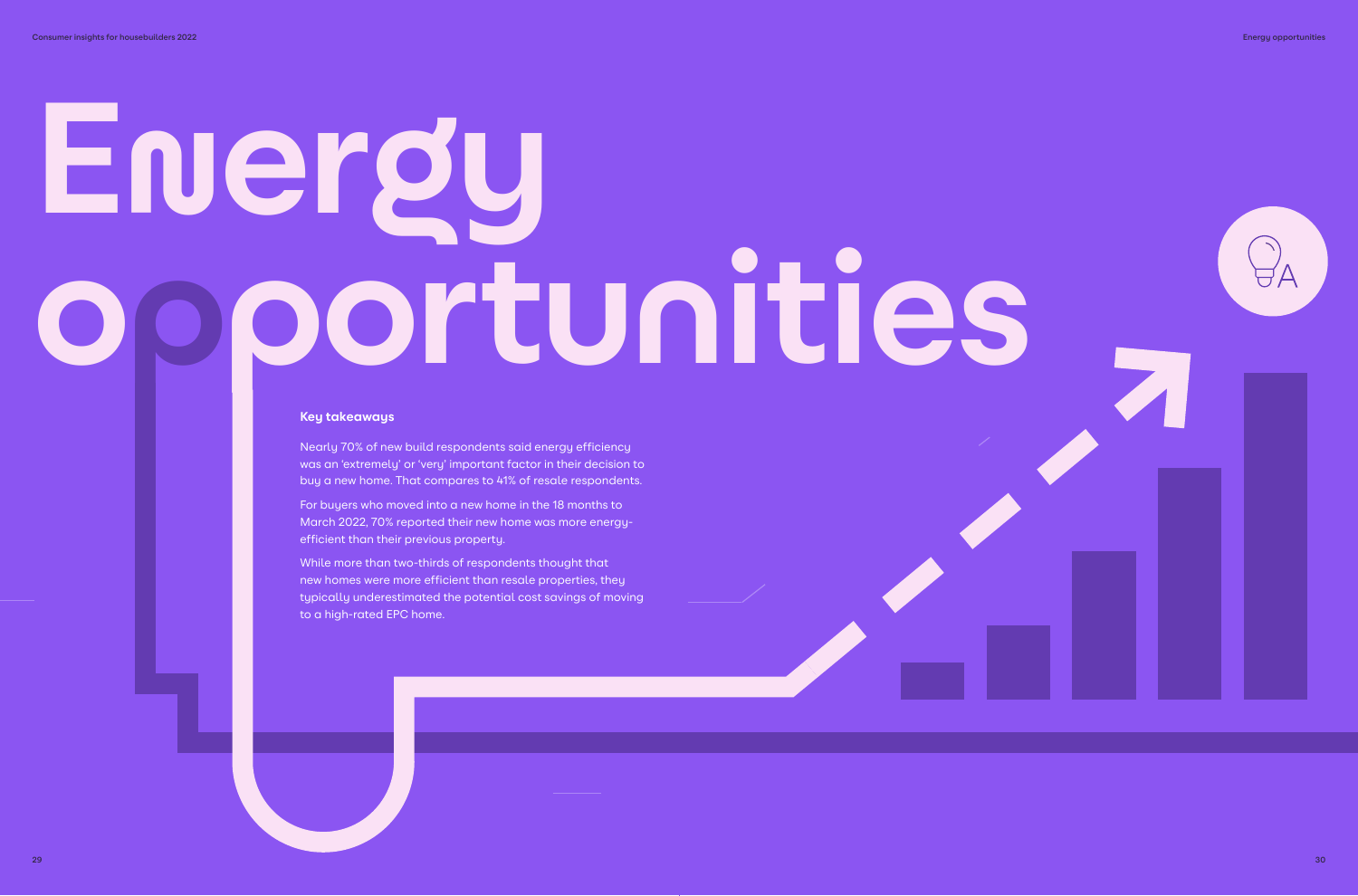**…of new home buyers said that energy efficiency was an important factor in their decision to buy**

# 70%

**Energy efficiency: a key differentiator between resale and new build homes**

As day-to-day living costs continue to rise, 2022 looks set to be a challenging year for consumers – particularly as they attempt to balance their personal finances with the ambition to live a greener lifestyle.

Our survey shows that energy efficiency now plays a far greater role in buyer decision-making. In fact, almost 70% of new home buyers said that energy efficiency was an important factor in their decision to buy a new-build property.

In this respect, new-build homes have a clear advantage over their resale counterparts. In 2021, some 84% of newly built homes received an 'A' or 'B' EPC rating compared to just 3% of resale homes.

This difference in energy ratings between resale and new-build homes can have a significant impact on running costs and carbon output. Our analysis of government energy performance certificate (EPC) data shows the running costs of a new-build house can be up to 52% less when compared to similar resale properties. The average carbon output of a new home also comes in at just under a third of that attributed to a resale home (1.4 tonnes vs 3.8 tonnes per year).

In addition to the potential cost savings of new homes, people are increasingly conscious of housebuilders' green credentials – with some 74% of new home buyers expressing the importance of their home being built with minimal impact on the environment.

**Zoopla analysis of government energy performance certificate (EPC) data shows the running costs of a new-build house can be up to 52% less when compared to similar resale properties.**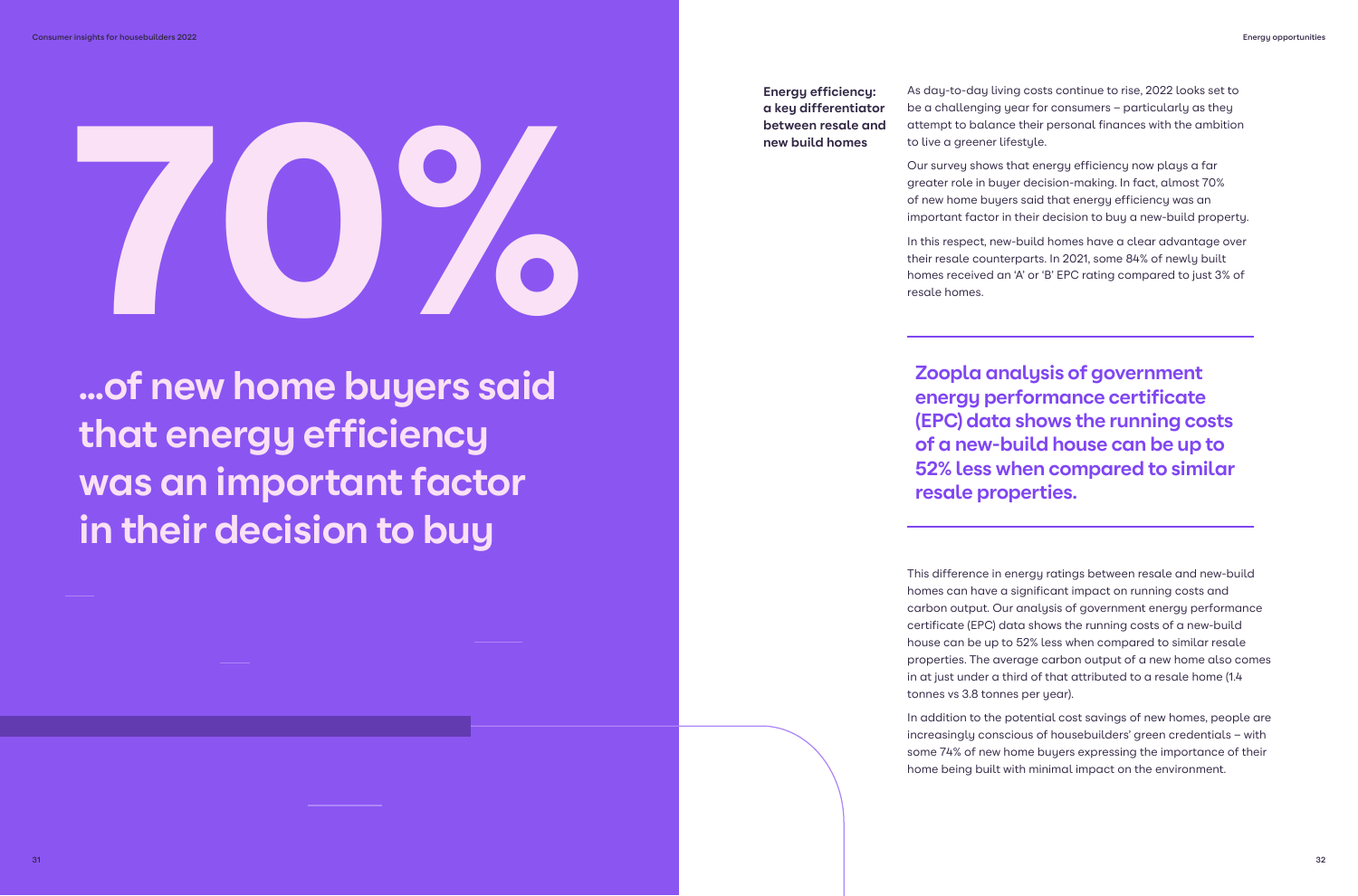Among households aged 35+ who either bought or were considering a new-build property, energy-efficiency was cited as an important factor for 70% of respondents. These buyers are typically looking to settle down in their 'forever home' and are aware of the long-term savings that a new build can generate.

For pre-family audiences in the new homes market, 50% of respondents said that the energy rating was a consideration when buying. Smaller budgets and the likelihood that they'll look to move again (as their personal circumstances change) may mean they take a short-term view on the benefits of moving to a more energy-efficient home.

### **How important is energy efficiency when buying a home?**

More than two-thirds (69%) of households that bought or were looking to buy a new build property reported the EPC rating was either an 'extremely important' or a 'very important' factor in their decision. This compares to 40% of buyers purchasing a resale property, who said the EPC rating was an important factor in their decision. This, perhaps, reflects some buyer pragmatism around the more limited choice of energy-efficient homes in the resale market – and the opportunity for buyers to make changes, such as adding insulation, to improve the EPC rating over time.

**How important is the energy rating of a property when buying?**



Encouragingly, customer awareness of energy efficiency overall is high. More than two-thirds (69%) of respondents believed a new build house would be more efficient than a comparable resale house.

Yet most underestimated the savings on offer. Those who thought new houses were more efficient than resale houses were also asked to estimate the annual percentage saving on energy bills relative to a resale house. (The right answer is 52%, based on our analysis of EPCs lodged for houses last year.) Some 62% of respondents came in well under the correct figure – with a third assuming that a new home offered annual savings of 20% or less compared to an average resale house. And one in ten respondents simply 'didn't know' what the saving might be.

This highlights that although buyers' willingness to move to a greener home is high – in both new home and resale markets – there is still a knowledge gap around the potential savings on offer for households living in 'A' or 'B' rated properties.





**69% of respondents**  thought that new homes were more energy efficient than resale homes